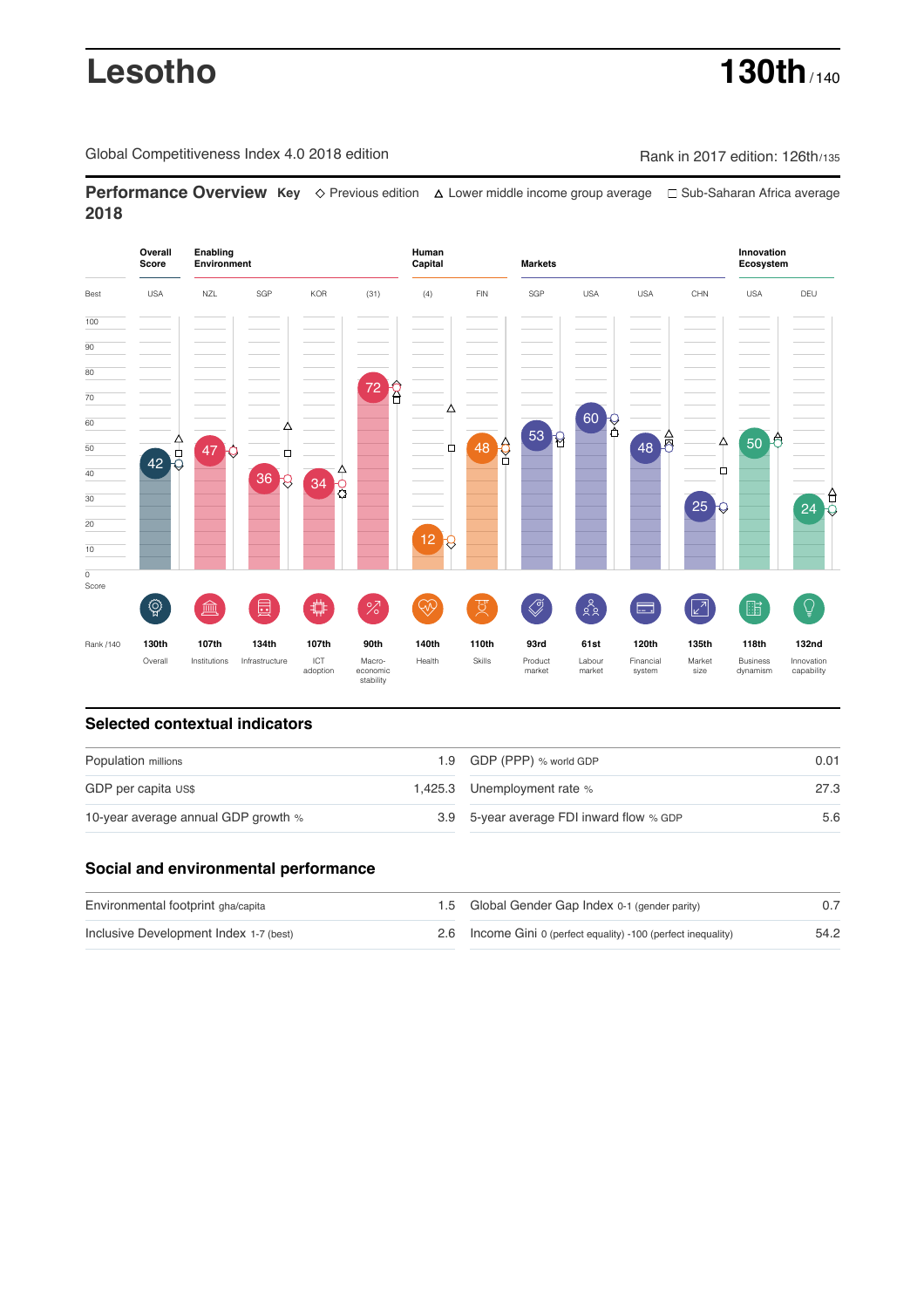### **Lesotho 130th**/140

| <b>Index Component</b>                                                   | Value                        | Score *              | Rank/140 | <b>Best Performer</b>       |
|--------------------------------------------------------------------------|------------------------------|----------------------|----------|-----------------------------|
| 寙<br>Pillar 1: Institutions 0-100 (best)                                 |                              | 46.5 ↑               | 107      | <b>New Zealand</b>          |
| 1.01 Organized crime 1-7 (best)                                          | 6.0                          | 83.6 $\sqrt{ }$      | 9        | Finland                     |
| 1.02 Homicide rate /100,000 pop.                                         | 41.2                         | 0.0                  | 136      | Multiple (9)                |
| 1.03 Terrorism incidence 0 (very high) -100 (no incidence)               | 100.0                        | 100.0 $\uparrow$     | 38       | Multiple (24)               |
| 1.04 Reliability of police services 1-7 (best)                           | 5.5                          | 75.5 ↑               | 32       | Finland                     |
| 1.05 Social capital 0-100 (high)                                         | 51.4                         | 51.4 $\uparrow$      | 62       | Australia                   |
| 1.06 Budget transparency 0-100 (best)                                    | 42.3                         | $42.3 =$             | 103      | Multiple (2)                |
| 1.07 Judicial independence 1-7 (best)                                    | 3.7                          | 44.5 ↓               | 77       | Finland                     |
| 1.08 Efficiency of legal framework in challenging regulations 1-7 (best) | 3.5                          | 41.0 ↑               | 58       | Finland                     |
| 1.09 Freedom of the press 0-100 (worst)                                  | 28.8                         | $71.2 =$             | 55       | Norway                      |
| 1.10 Burden of government regulation 1-7 (best)                          | 4.0                          | 49.6 ↑               | 35       | Singapore                   |
| 1.11 Efficiency of legal framework in settling disputes 1-7 (best)       | 3.5                          | 41.9 $\sqrt{ }$      | 79       | Singapore                   |
| 1.12 E-Participation Index 0-1 (best)                                    | 0.08                         | $7.9 \downarrow$     | 138      | Multiple (3)                |
| 1.13 Future orientation of government 1-7 (best)                         | 3.6                          | 43.8 $\downarrow$    | 76       | Singapore                   |
| 1.14 Incidence of corruption 0-100 (best)                                | 42.0                         | 42.0 ↑               | 63       | New Zealand                 |
| 1.15 Property rights 1-7 (best)                                          | 3.5                          | 41.7 $\sqrt{ }$      | 124      | Finland                     |
| 1.16 Intellectual property protection 1-7 (best)                         | 3.6                          | 43.1 $\uparrow$      | 104      | Finland                     |
| 1.17 Quality of land administration 0-30 (best)                          | 9.5                          | 31.7 $\sqrt{ }$      | 107      | Singapore                   |
| 1.18 Strength of auditing and reporting standards 1-7 (best)             | 2.8                          | 29.9 $\sqrt{ }$      | 136      | Finland                     |
| 1.19 Conflict of interest regulation 0-10 (best)                         | 5.3                          | $53.0 =$             | 84       | Multiple (2)                |
| 1.20 Shareholder governance 0-10 (best)                                  | 4.7                          | $47.0 =$             | 90       | Kazakhstan                  |
| 囩                                                                        | $\qquad \qquad \blacksquare$ | $35.6$ ^             | 134      | Singapore                   |
| Pillar 2: Infrastructure 0-100 (best)                                    | 45.4                         | $45.4 =$             | 104      | <b>United States</b>        |
| 2.01 Road connectivity index 0-100 (best)                                | 2.4                          |                      |          |                             |
| 2.02 Quality of roads 1-7 (best)                                         |                              | 23.6 $\sqrt{ }$      | 131      | Singapore                   |
| 2.03 Railroad density km of roads/square km                              | n/a                          | n/a                  | n/a      | Multiple (20)               |
| 2.04 Efficiency of train services 1-7 (best)                             | 1.0                          | 0.0                  | 140      | Switzerland                 |
| 2.05 Airport connectivity score                                          | 182.5                        | 5.8 $\downarrow$     | 138      | Multiple (8)                |
| 2.06 Efficiency of air transport services 1-7 (best)                     | 1.2                          | $2.6$ ↑              | 140      | Singapore                   |
| 2.07 Liner Shipping Connectivity Index 0-157.1 (best)                    | n/a                          | n/a                  | n/a      | Multiple (4)                |
| 2.08 Efficiency of seaport services 1-7 (best)                           | n/a                          | n/a                  | n/a      | Singapore                   |
| 2.09 Electrification rate % pop.                                         | 34.4                         | 34.4 $\uparrow$      | 123      | Multiple (66)               |
| 2.10 Electric power transmission and distribution losses % output        | n/a                          | 82.6 ↑               | n/a      | Multiple (9)                |
| 2.11 Exposure to unsafe drinking water % pop.                            | 38.2                         | 63.1 $\uparrow$      | 119      | Multiple (23)               |
| 2.12 Reliability of water supply 1-7 (best)                              | 2.7                          | 27.6 $\sqrt{ }$      | 127      | Switzerland                 |
| ₩<br>Pillar 3: ICT adoption 0-100 (best)                                 |                              | 33.5 $\uparrow$      | 107      | Korea, Rep.                 |
| 3.01 Mobile-cellular telephone subscriptions /100 pop.                   | 106.6                        | 88.8 个               | 90       | Multiple (68)               |
| 3.02 Mobile-broadband subscriptions /100 pop.                            | 49.0                         | n/a                  | 97       | <b>United Arab Emirates</b> |
| 3.03 Fixed-broadband Internet subscriptions /100 pop.                    | 0.2                          | $0.4$ ↑              | 123      | Switzerland                 |
| 3.04 Fibre Internet subscriptions /100 pop.                              | 0.0                          | n/a                  | 114      | Korea, Rep.                 |
| 3.05 Internet users % pop.                                               | 27.4                         | 27.4 ተ               | 106      | Iceland                     |
| <sup>%</sup> Pillar 4: Macroeconomic stability 0-100 (best)              |                              | $72.4 \; \downarrow$ | 90       | Multiple (31)               |
| 4.01 Inflation annual % change                                           | 5.9                          | 94.7 $\sqrt{ }$      | 107      | Multiple (74)               |
| 4.02 Debt dynamics 0-100 (best)                                          | 50.0                         | $50.0 =$             | 64       | Multiple (36)               |
| ₩                                                                        |                              | 11.9 $\uparrow$      | 140      | Multiple (4)                |
| Pillar 5: Health 0-100 (best)                                            |                              |                      |          |                             |
| 5.01 Healthy life expectancy years                                       | 43.8                         | 11.9 $\uparrow$      | 139      | Multiple (4)                |
| 섯<br>Pillar 6: Skills 0-100 (best)                                       |                              | 47.8 ↑               | 110      | <b>Finland</b>              |
| 6.01 Mean years of schooling Years                                       | 7.1                          | $47.3 =$             | 102      | Finland                     |
| 6.02 Extent of staff training 1-7 (best)                                 | 3.5                          | 41.6 ↑               | 108      | Switzerland                 |
| 6.03 Quality of vocational training 1-7 (best)                           | 3.4                          | 40.1 ↑               | 119      | Switzerland                 |
| 6.04 Skillset of graduates 1-7 (best)                                    | 3.9                          | 47.7 ተ               | 83       | Switzerland                 |
| 6.05 Digital skills among population 1-7 (best)                          | 3.5                          | 41.2 ↑               | 114      | Sweden                      |
| 6.06 Ease of finding skilled employees 1-7 (best)                        | 3.4                          | 40.4 ↑               | 118      | <b>United States</b>        |
| 6.07 School life expectancy Years                                        | 10.6                         | $58.7 =$             | 117      | Multiple (9)                |
| 6.08 Critical thinking in teaching 1-7 (best)                            | 3.7                          | 45.0 ↑               | 46       | <b>United States</b>        |
| 6.09 Pupil-to-teacher ratio in primary education Ratio                   | 33.8                         | 40.6 $\sqrt{ }$      | 113      | Multiple (6)                |